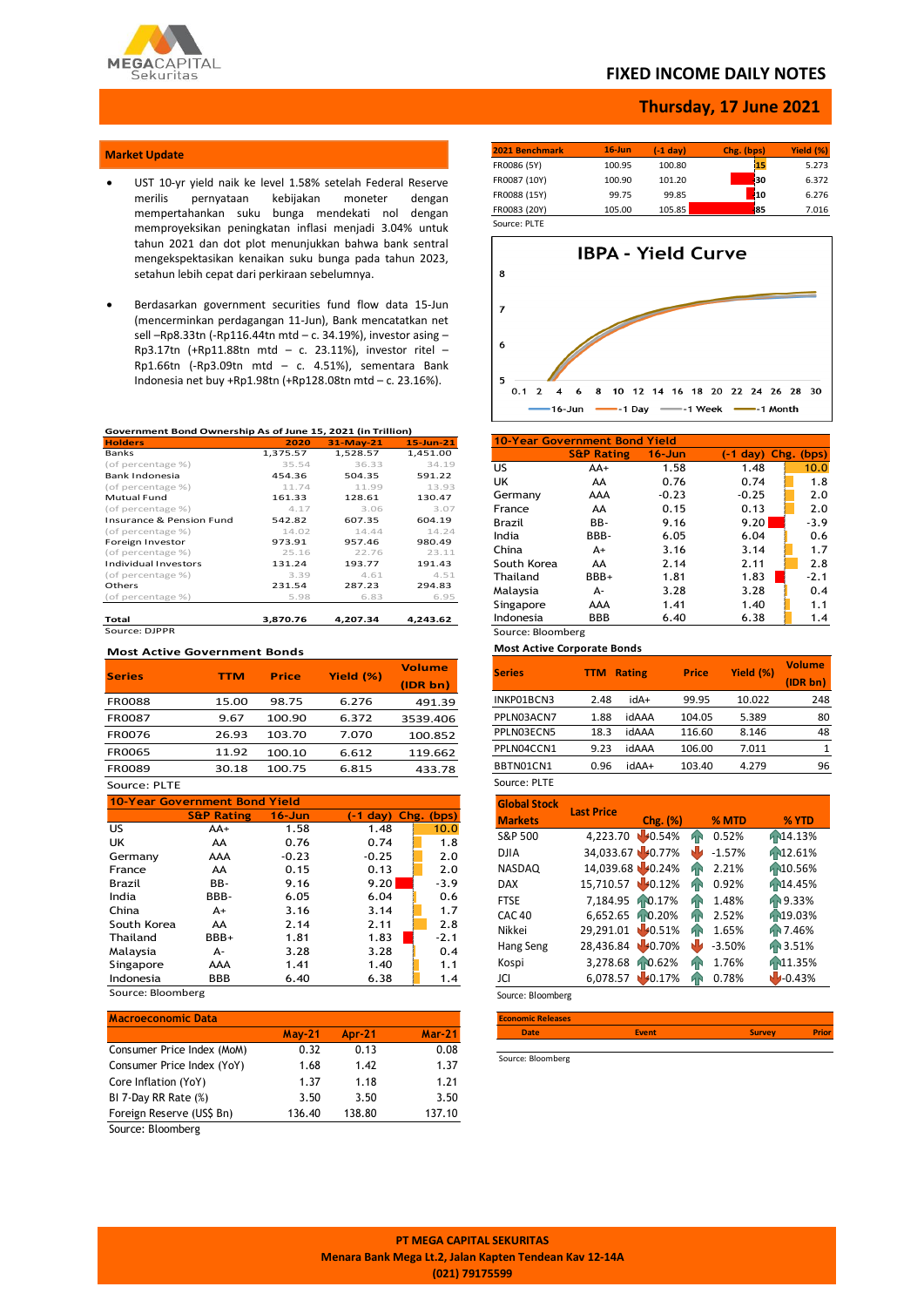

**Thursday, 17 June 2021**

# **Government Bond Prices**

|               | Closing Price: 16-Jun-2021 |                |        |                  |             |                |                   |                   |                      |                |
|---------------|----------------------------|----------------|--------|------------------|-------------|----------------|-------------------|-------------------|----------------------|----------------|
| <b>Series</b> | <b>Maturity</b>            | TTM            | Coupon | Price            | <b>YTMX</b> | <b>YTM</b>     | <b>Est. Yield</b> | <b>Fair Price</b> | Spread (bps)         | Recommendation |
| FR0034        | 15-Jun-21                  | 0.00           | 12.80% | 100.12           | $-25.925$   | $-25.93%$      | 2.96%             | 100.00            | $-1\frac{1}{3}$      | Fair           |
| FR0053        | 15-Jul-21                  | 0.08           | 8.25%  | 100.46           | 2.029       | 2.03%          | 3.18%             | 100.40            | $-6$                 | Fair           |
| FR0061        | 15-May-22                  | 0.91           | 7.00%  | 103.16           | 3.432       | 3.43%          | 3.17%             | 103.42            | 2d                   | Cheap          |
| FR0035        | 15-Jun-22                  | 1.00           | 12.90% | 109.08           | 3.504       | 3.50%          | 3.88%             | 108.74            | $-34$                | Expensive      |
| FR0043        | 15-Jul-22                  | 1.08           | 10.25% | 106.80           | 3.732       | 3.73%          | 3.88%             | 106.67            | $-1\frac{1}{2}$      | Fair           |
| FR0063        | 15-May-23                  | 1.91           | 5.63%  | 102.44           | 4.279       | 4.28%          | 3.94%             | 103.07            | 63                   | Cheap          |
| FR0046        | 15-Jul-23                  | 2.08           | 9.50%  | 109.78           | 4.516       | 4.52%          | 4.50%             | 109.82            | $\overline{4}$       | Fair           |
| FR0039        | 15-Aug-23                  | 2.16           | 11.75% | 114.87           | 4.446       | 4.45%          | 4.55%             | 114.67            | $-2\phi$             | Fair           |
| FR0070        | 15-Mar-24                  | 2.75           | 8.38%  | 109.62           | 4.596       | 4.60%          | 4.59%             | 109.65            | 3                    | Fair           |
| FR0077        | 15-May-24                  | 2.92           | 8.13%  | 109.54           | 4.582       | 4.58%          | 4.88%             | 108.72            |                      | Expensive      |
| FR0044        | 15-Sep-24                  | 3.25           | 10.00% | 114.10           | 5.246       | 5.25%          | 4.98%             | 114.85            | 75                   | Cheap          |
| FR0081        | 15-Jun-25                  | 4.00           | 6.50%  | 105.11           | 5.069       | 5.07%          | 5.37%             | 104.02            | $\mathbf{10}$        | Expensive      |
| FR0040        | 15-Sep-25                  | 4.25           | 11.00% | 120.51           | 5.526       | 5.53%          | 5.37%             | 121.10            | 59                   | Cheap          |
| FR0084        | 15-Feb-26                  | 4.67           | 7.25%  | 107.40           | 5.429       | 5.43%          | 5.46%             | 107.28            | $-1\frac{1}{2}$      | Fair           |
| FR0086        | 15-Apr-26                  | 4.83           | 5.50%  | 100.88           | 5.289       | 5.29%          | 5.59%             | 99.63             | $-126$               | Expensive      |
| FR0037        | 15-Sep-26                  | 5.25           | 12.00% | 128.99           | 5.547       | 5.55%          | 5.68%             | 128.32            | $\overrightarrow{a}$ | Expensive      |
| FR0056        | 15-Sep-26                  | 5.25           | 8.38%  | 113.18           | 5.447       | 5.45%          | 5.75%             | 111.74            | 45                   | Expensive      |
| FR0059        | 15-May-27                  | 5.92           | 7.00%  | 106.68           | 5.652       | 5.65%          | 5.75%             | 106.19            | $\overline{49}$      | Expensive      |
| FR0042        | 15-Jul-27                  | 6.08           | 10.25% | 121.25           | 6.024       | 6.02%          | 5.93%             | 121.79            | 54                   | Cheap          |
| FR0047        | 15-Feb-28                  | 6.67           | 10.00% | 121.75           | 5.992       | 5.99%          | 5.95%             | 122.01            | 26                   | Cheap          |
| FR0064        | 15-May-28                  | 6.92           | 6.13%  | 100.83           | 5.975       | 5.98%          | 6.07%             | 100.30            | -54                  | Expensive      |
| FR0071        | 15-Mar-29                  | 7.75           | 9.00%  | 116.79           | 6.231       | 6.23%          | 6.13%             | 117.47            | 68                   | Cheap          |
| FR0078        | 15-May-29                  | 7.92           | 8.25%  | 112.68           | 6.197       | 6.20%          | 6.26%             | 112.26            | $-4$                 | Expensive      |
| FR0052        | 15-Aug-30                  | 9.17           | 10.50% | 127.55           | 6.47        | 6.47%          | 6.44%             | 127.78            | 23                   | Fair           |
| FR0082        | 15-Sep-30                  | 9.25           | 7.00%  | 104.74           | 6.313       | 6.31%          | 6.46%             | 103.71            | -1 <mark>0</mark> 8  | Expensive      |
| FR0087        | 15-Feb-31                  | 9.67           | 6.50%  | 100.74           | 6.395       | 6.40%          | 6.47%             | 100.20            | $-54$                | Expensive      |
| FR0085        | 15-Apr-31                  | 9.84           | 7.75%  | 109.37           | 6.446       | 6.45%          | 6.52%             | 108.82            | -5                   | Expensive      |
| FR0073        | 15-May-31                  | 9.92           | 8.75%  | 116.71           | 6.441       | 6.44%          | 6.54%             | 115.96            | -75                  | Expensive      |
| FR0054        | 15-Jul-31                  | 10.08          | 9.50%  | 121.23           | 6.583       | 6.92%          | 6.55%             | 121.48            | 25                   | Cheap          |
| FR0058        | 15-Jun-32                  | 11.01          | 8.25%  | 112.25           | 6.661       | 6.66%          | 6.65%             | 112.33            | $\frac{8}{3}$        | Fair           |
| FR0074        | 15-Aug-32                  | 11.17          | 7.50%  | 106.33           | 6.684       | 6.68%          | 6.65%             | 106.59            | 25                   | Cheap          |
| FR0065        | 15-May-33                  | 11.92          | 6.63%  | 100.52           | 6.561       | 6.56%          | 6.67%             | 99.65             |                      | Expensive      |
| FR0068        | 15-Mar-34                  | 12.75          | 8.38%  | 112.68           | 6.864       | 6.86%          | 6.74%             | 113.87            | 118                  | Cheap          |
| FR0080        | 15-Jun-35                  | 14.01          | 7.50%  | 105.71           | 6.858       | 6.86%          | 6.87%             | 105.61            | $-10$                | Fair           |
| FR0072        | 15-May-36                  | 14.92          | 8.25%  | 111.68           | 6.976       | 6.98%          | 6.87%             | 112.74            | 10 <sub>6</sub>      | Cheap          |
| <b>FR0088</b> | 15-Jun-36                  | 15.01          | 6.25%  | 99.55            | 6.297       | 6.30%          | 6.92%             | 93.77             | -578                 | Expensive      |
| FR0045        | 15-May-37                  | 15.92          | 9.75%  | 122.38           | 7.352       | 7.35%          | 6.92%             | 126.98            | 460                  | Cheap          |
| FR0075        | 15-May-38                  | 16.92          | 7.50%  | 104.77           | 7.013       | 7.01%          | 6.97%             | 105.19            | 43                   | Cheap          |
| FR0050        | 15-Jul-38                  | 17.09          | 10.50% | 131.78           | 7.23        | 7.23%          | 7.01%             | 134.38            | 260                  | Cheap          |
| FR0079        | 15-Apr-39                  | 17.84          | 8.38%  | 113.16           | 7.064       | 7.06%          | 7.02%             | 113.67            | 51                   | Cheap          |
| FR0083        | 15-Apr-40                  | 18.84          | 7.50%  | 104.87           | 7.028       | 7.03%          | 7.05%             | 104.62            | $-2\frac{1}{2}$      | Expensive      |
| FR0057        | 15-May-41                  | 19.93          | 9.50%  | 125.60           | 7.084       | 7.08%          | 7.09%             | 125.55            | -5                   | Fair           |
| FR0062        | 15-Apr-42                  | 20.84          | 6.38%  | 96.75            | 6.665       | 6.67%          | 7.12%             | 92.00             | -475                 | Expensive      |
| FR0067        | 15-Feb-44                  |                | 8.75%  |                  |             |                |                   |                   |                      |                |
| FR0076        | 15-May-48                  | 22.68<br>26.93 | 7.38%  | 116.26<br>103.80 | 7.274       | 7.27%<br>7.06% | 7.17%             | 117.57            | 131                  | Cheap          |
|               |                            |                |        |                  | 7.057       |                | 7.25%             | 101.47            |                      | Expensive      |
| FR0089        | 15-Aug-51                  | 30.18          | 6.88%  | 100.39           | 6.844       | 6.84%          | 7.31%             | 94.74             | -565                 | Expensive      |

Source: IBPA, PLTE, Bloomberg, & MCS Estimates